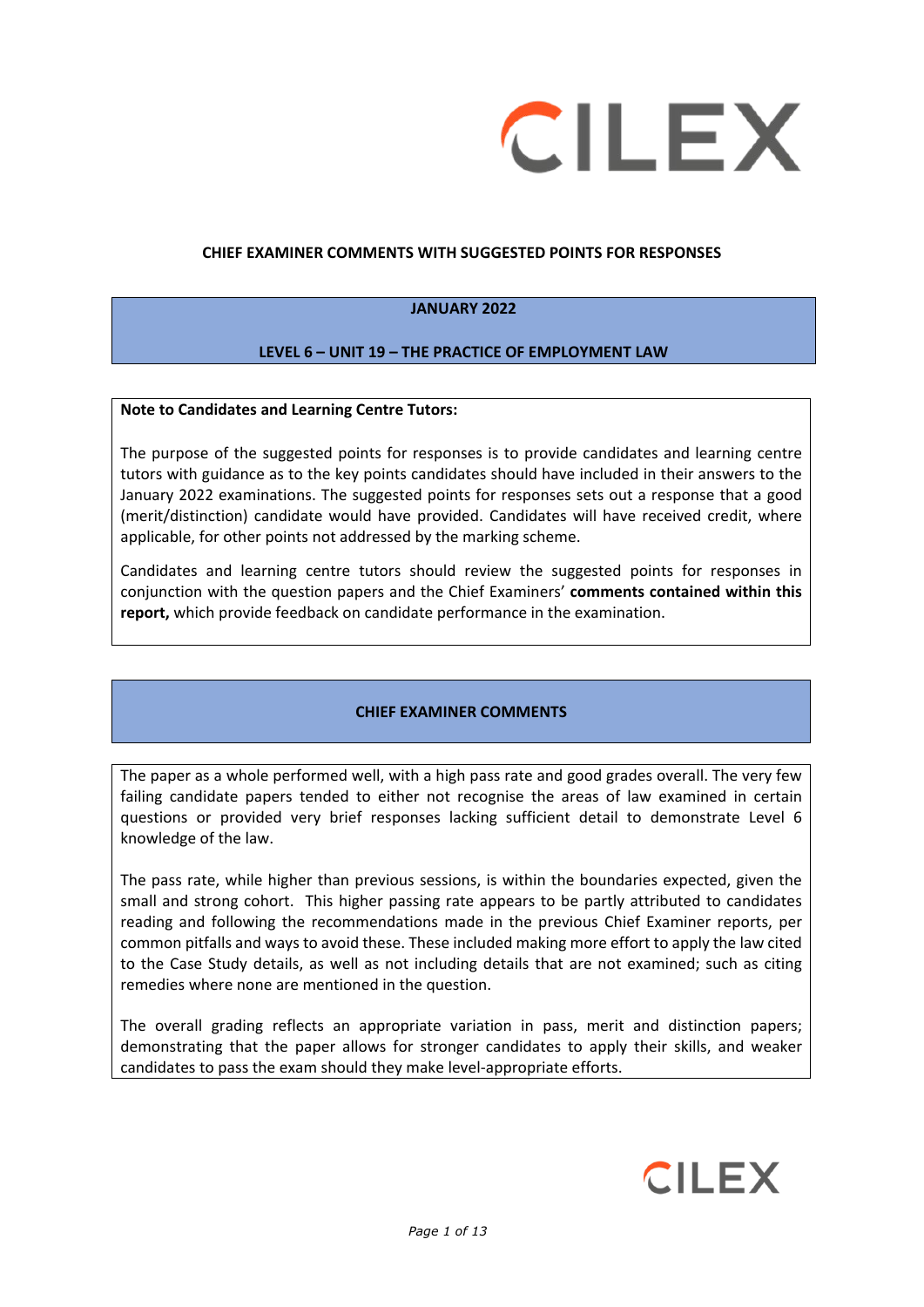## **CANDIDATE PERFORMANCE FOR EACH QUESTION**

## **Question 1(a)**

The vast majority of candidates passed this question with overall moderate to high marks. Any failing answers (which were extremely rare) either provided very brief responses or failed to identify the area of law examined. There was good identification of the rights of the transferred employees under TUPE 2006. A few papers were slightly broad in explanation of the TUPE sections, but critical factors, such as preservation of terms, were also noted. ETO reasons were discussed in the most responses, as were issues related to dismissal under the ERA 1998. Stronger papers went into detail as to how the specific ETO issues applied within the question posed, with application of seminal case law. The relevant types of dismissal under the ERA 1998 were generally identified, however, only higher scoring papers also noted the failure to follow the ACAS Code. There were many legal issues to consider and apply within this question as they related to each character within the Case Study. The answers overall very well identified the majority of these issues and applied relevant statute to reach logical conclusions.

## **(b**)

Very strong answers were generally found to this relatively straight forward, lower mark, question. The requirements were noted in detail with supporting statute, allowing for passing marks. Higher scoring papers also considered relevant case law and applied the laws cited to the specifics of the Case Study.

## **Question 2(a)**

There were several breaches of family rights legislation examined within this question and the vast majority of papers identified the relevant breaches with supporting statute and some basic, but reasoned, application of law. This allowed for the vast majority of answers to safely reach the pass mark for the question. Any failing papers were insufficiently detailed per the overall breaches examined. Stronger papers provided greater detail on the legislative provisions underpinning the areas examined, as well as considering how the laws cited related to the specific issues within the Case Study. Higher scoring papers also identified the potential breach of discrimination legislation, with application per the CS.

## **(b)**

The majority of candidates recognised certain basic remedies applicable, with some relevant statute. However, several papers failed to identify the specific remedies applicable to each breach of legislation and, rather, provided overarching examples of remedies. Only stronger papers identified the remedies specific to each potential breach, including discrimination under the EA 2010. The few papers that failed this question did not adequately identify the relevant statutory remedies, per the Case Study

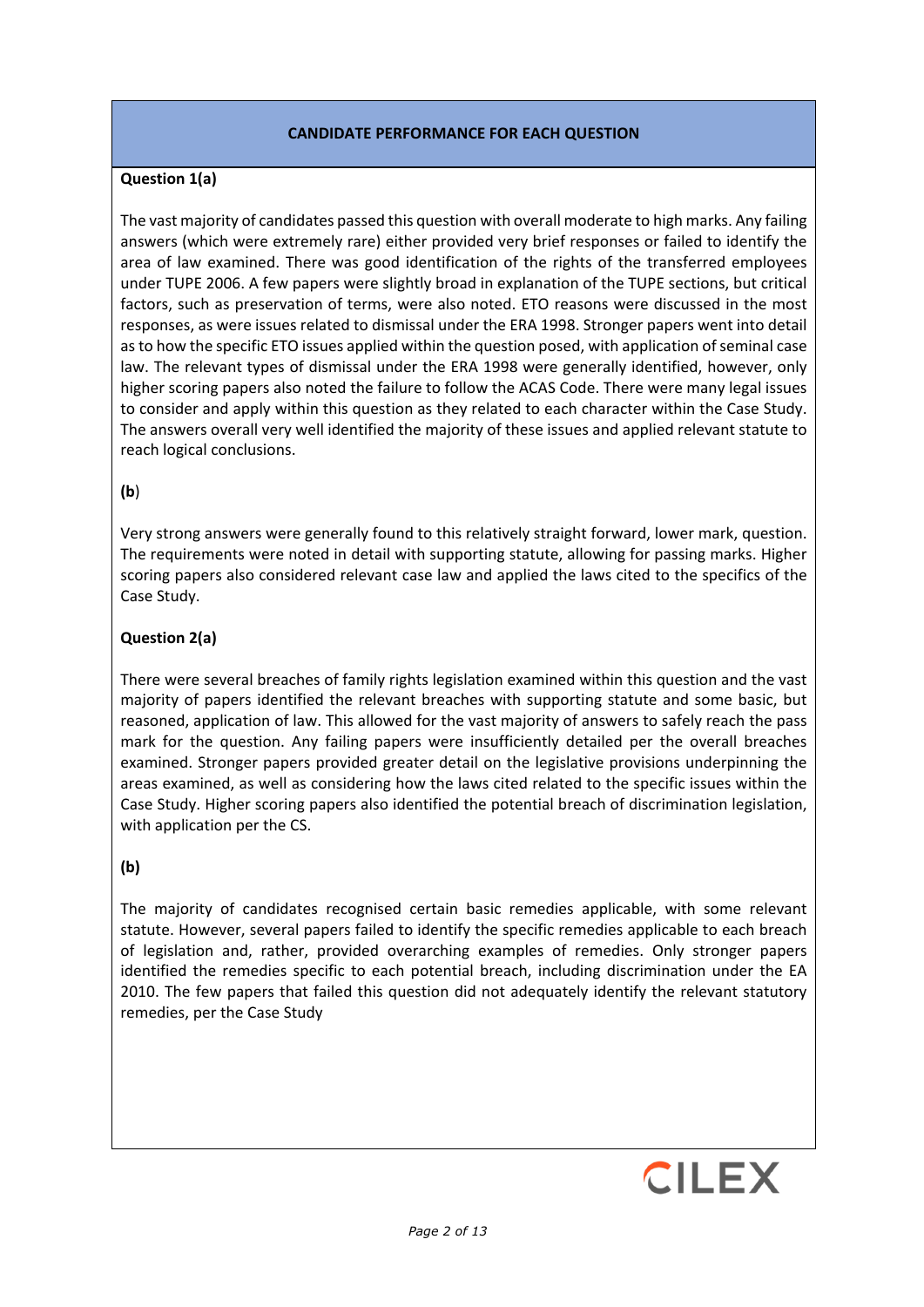## **Question 3(a)(i)**

The majority of candidates passed this question by identifying the relevant types of discrimination within the Case Study, with supporting statute and basic application. However, explanation of the law, with supporting cases and detailed application specific to the Case Study, were only evident in higher scoring papers. The failure to investigate the grievance was also only identified in stronger papers. The few papers that failed this question did not provide adequate detail or failed to recognise the relevant breaches of law.

# **(ii)**

The vast majority of candidates identified relevant statutory remedies under the EA 2010, with case law also often evident. Potential vicarious liability was also frequently credited, whether mentioned in (a)(i) or (a)(ii). Only very few stronger papers identified the failure of grievance procedure, as relevant to a potential ACAS uplift.

# **Question 4(a)(i)**

A few papers failed this question as they did not identify the relevant area of law and either left the question blank or provided details not relevant to the area examined. Most papers however broadly identified the possibility of appeal, with provision of few basic details allowing for an overall pass of the question. Only very few higher scoring papers identified the full appeal options, as credited.

## **(ii)**

The majority of papers explained implied duties with supporting case law and some basic application per the Case Study, allowing for an overall pass mark of this question. Very few failing papers did not provide adequate detail or left the question blank. Higher scoring answers demonstrated a good level of detail per the relevant implied duties examined, with inclusion of several seminal case law examples. These papers also gave more detailed and critical application of these laws, per the finer details of the Case Study.

## **(b)**

The clauses drafted tended to be quite brief, but overall relevant. Any failing papers did not provide adequate detail. The vast majority of candidates gave broadly relevant parameters and details within short clauses. Few high scoring papers provided detailed and Case Study specific clauses. Overall, the drafting was better than in previous sessions.

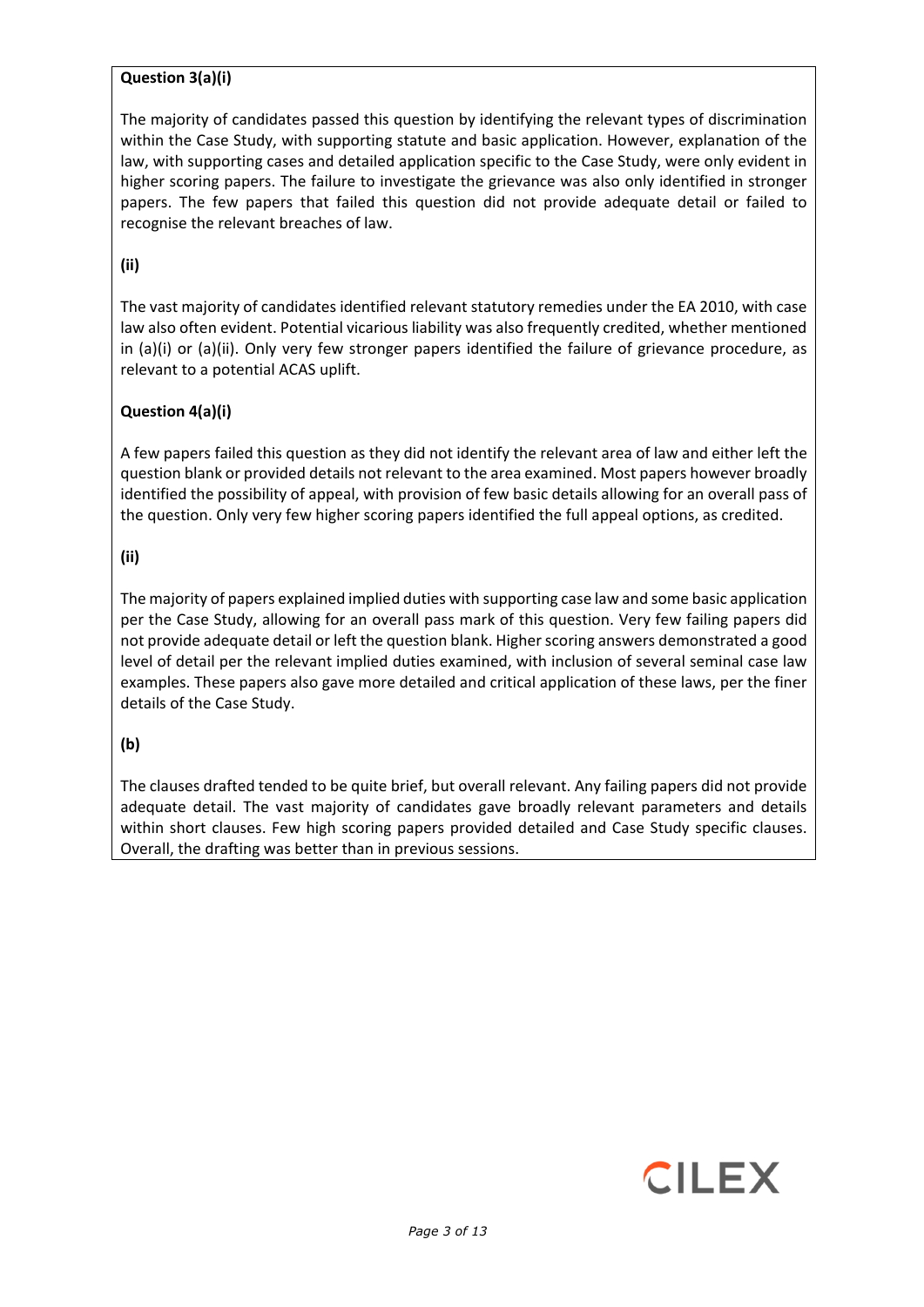# **SUGGESTED POINTS FOR RESPONSE**

|  |  | LEVEL 6 – UNIT 19 – THE PRACTICE OF EMPLOYMENT LAW |
|--|--|----------------------------------------------------|
|--|--|----------------------------------------------------|

| <b>Question</b><br><b>Number</b> | <b>Suggested Points for Responses</b>                                                                                                                                                                                                                                                                                                                                                                             | <b>Max</b><br><b>Marks</b> |
|----------------------------------|-------------------------------------------------------------------------------------------------------------------------------------------------------------------------------------------------------------------------------------------------------------------------------------------------------------------------------------------------------------------------------------------------------------------|----------------------------|
| 1(a)                             | Responses should include:                                                                                                                                                                                                                                                                                                                                                                                         | 20                         |
|                                  | Identify that there has been a service provision change under<br>the Transfer of Undertakings (Protection of Employment)<br>Regulations 2006 ('TUPE') 2006 Reg 3 (1) (b) and 3 (3) as the<br>services of the customer support and complaints department<br>has been outsourced from Curls and Sways to Persons and<br>Products Ltd.                                                                               |                            |
|                                  | Explain that Regulation 3 (1) (b) applies as a service activity by<br>$\bullet$<br>Curls and Sways in the CSCD has been stopped and taken over<br>by Persons and Products Ltd, and there was a group of<br>employees whose main job it was to carry out those activities<br>for Curls and Sways.                                                                                                                  |                            |
|                                  | The CSCD services outsourced from Curls and Sways to Persons<br>and Products Ltd are fundamentally the same before and after<br>the transfer, Regulation 5                                                                                                                                                                                                                                                        |                            |
|                                  | Identify that Regulation 4(3) transfers employment contracts of<br>individuals who were employed by the transferor immediately<br>prior to the transfer and assigned to the relevant grouping of<br>employees that is transferred. All contractual rights and<br>liabilities under or in connection with the employment<br>relationship are transferred. The CSCD would be a recognised<br>grouping of employees. |                            |
|                                  | Explain that under Regulation 4 (4) where the transfer is the<br>sole reason for variation of a term within a transferred<br>employee's contract, this variation will be void.                                                                                                                                                                                                                                    |                            |
|                                  | Eli Edmond                                                                                                                                                                                                                                                                                                                                                                                                        |                            |
|                                  | Reg 7(1) where an employee is dismissed before the transfer he<br>will be automatically unfairly dismissed if the sole or principal<br>reason for the dismissal is the transfer itself or a reason that is<br>not connected to an ETO reason.                                                                                                                                                                     |                            |
|                                  | Identify that the dismissal of Eli Edmond appears to be<br>automatically unfair as dismissal as a condition of sale is not<br>recognised within Reg 7 (2).                                                                                                                                                                                                                                                        |                            |
|                                  | The economic reason must relate to the conduct of the<br>business. Dismissal of an employee by the transferor as a means                                                                                                                                                                                                                                                                                          |                            |

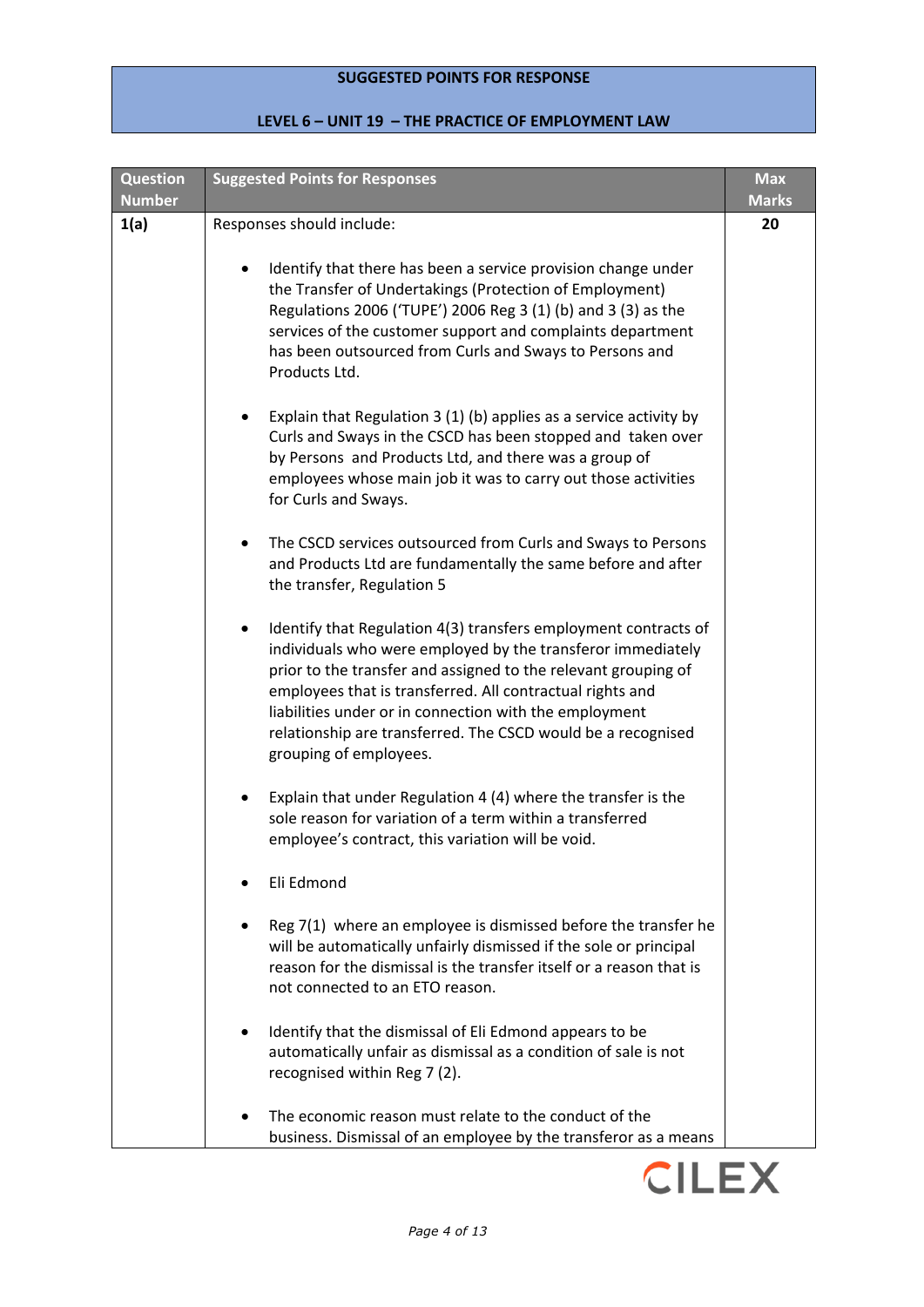|      | of facilitating the transfer is not an ETO reason, Wheeler v Patel<br>(1987).                                                                                                               |   |
|------|---------------------------------------------------------------------------------------------------------------------------------------------------------------------------------------------|---|
|      | Identify that, although there has been a breach of Reg 7, Curls<br>and Sways, not Persons and Products Ltd, has automatically<br>unfairly dismissed Eli Edmond.                             |   |
|      | Demi Donn                                                                                                                                                                                   |   |
|      | Identify that Demi Donn may have been dismissed for an ETO<br>reason of loss of profits due to the bankruptcy of the main client<br>of Persons and Products Ltd.                            |   |
|      | Demi Donn has over two years employment and is protected<br>from unfair dismissal.                                                                                                          |   |
|      | TUPE 2006 does not explicitly define an economic reason but<br>$\bullet$<br>the Department of Business, Innovation and Skills suggests<br>'economic' is likely to refer to 'profitability'. |   |
|      | This reason also appears to meet the requirement of 'entailing<br>changes in the workforce' Delabole Slate Co Ltd v Berriman<br>(1985).                                                     |   |
|      | Identify that dismissal for an ETO reason falls under s98 ERA<br>1998 dismissal for 'some other substantial reason'.                                                                        |   |
|      | Persons and Products is required to show procedural fairness in<br>dismissal s98(4) Employment Rights Act 1996.                                                                             |   |
|      | Identify that the dismissal was without warning so it is unlikely<br>the dismissal was procedurally fair.                                                                                   |   |
|      | The ACAS Code does not appear to have been followed in the<br>dismissal procedure.                                                                                                          |   |
|      | Credit any reasoned arguments.                                                                                                                                                              |   |
|      | Responses could include:                                                                                                                                                                    |   |
|      | Further examples of case law on service provision changes,<br>Seawell v Ceva (2012) and procedural fairness, British Homes<br>Stores v Burchell (1978)                                      |   |
| 1(b) | Responses should include:                                                                                                                                                                   | 8 |
|      | Explain that the agreement is a settlement agreement and must<br>meet the requirements of s203 (3) Employment Rights Act 1996<br>and S111A of the ERA 1996.                                 |   |
|      | Identify that the email exchange/agreement between Aisha<br>Bennett and Demi Donn lacks the following formalities:                                                                          |   |
|      | CILEX                                                                                                                                                                                       |   |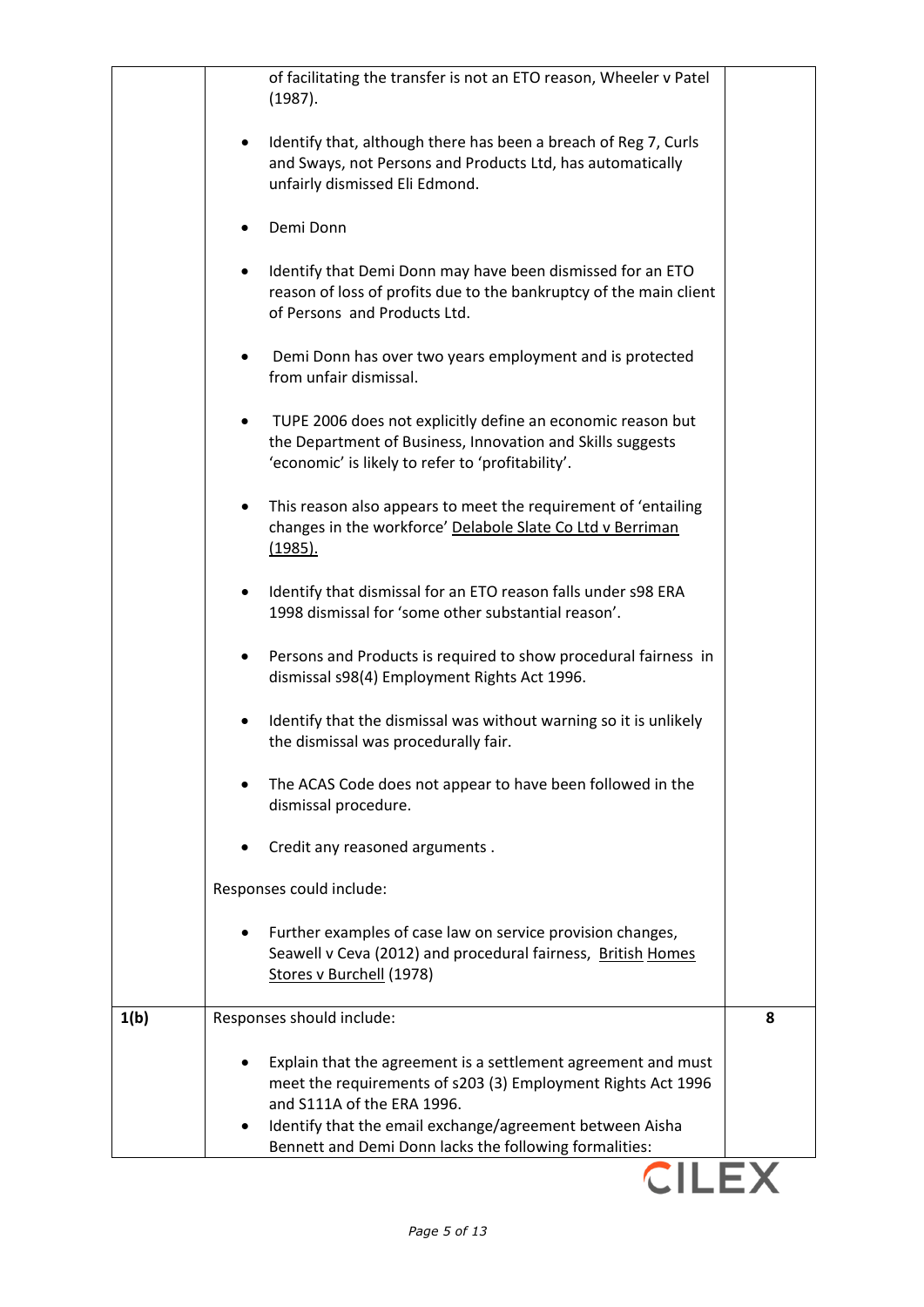| The agreement must be in writing and relating to a particular<br>proceeding or complaint.<br>The employee must have received independent advice from a<br>qualified professional completely independent of the employer.<br>This adviser must inform the employee on the terms and effect<br>of the proposed agreement<br>The adviser must be a relevant independent adviser under the<br>Employment Rights Act 1996 s203 (3A), Employment Rights<br>(Dispute Resolution) Act 1998 s9 and must be covered by a<br>professional indemnity insurance in respect of the advice given.<br>The adviser must be identified in the agreement and the<br>agreement must state that the above conditions are satisfied. |          |
|----------------------------------------------------------------------------------------------------------------------------------------------------------------------------------------------------------------------------------------------------------------------------------------------------------------------------------------------------------------------------------------------------------------------------------------------------------------------------------------------------------------------------------------------------------------------------------------------------------------------------------------------------------------------------------------------------------------|----------|
| Responses could include:                                                                                                                                                                                                                                                                                                                                                                                                                                                                                                                                                                                                                                                                                       |          |
| Explain that Persons and Products may be able to enter a<br>settlement agreement with Demi Donn as her case relates to<br>potentially unfair dismissal due to a lack procedural fairness.<br>The settlement agreement should set out the terms agreed in<br>the negotiation and will include the names of parties, amount to<br>be paid to the employee, details of the claims the employee<br>agrees not to take against the employer and details of the<br>employee's legal adviser along with the adviser's signature.                                                                                                                                                                                      |          |
| <b>Question 1 Total:</b>                                                                                                                                                                                                                                                                                                                                                                                                                                                                                                                                                                                                                                                                                       | 28 marks |

| <b>Question</b><br><b>Number</b> | <b>Suggested Points for Responses</b>                                                                                                                                                                                                                                                                                                                                                                                                                                                                                                                                                                                    | <b>Max</b><br><b>Marks</b> |
|----------------------------------|--------------------------------------------------------------------------------------------------------------------------------------------------------------------------------------------------------------------------------------------------------------------------------------------------------------------------------------------------------------------------------------------------------------------------------------------------------------------------------------------------------------------------------------------------------------------------------------------------------------------------|----------------------------|
| 2(a)                             | Responses should include:<br>Explain that under the Employment Rights Act 1996 s57A an<br>employee is allowed paid time off to respond to emergencies<br>involving a dependant or a child under the age of 18 years.<br>Emergencies include when a dependant is injured.<br>Leela Laghari is the parent of a young child/ a dependant. A<br>young child falling over and hitting their head is likely<br>considered an emergency.<br>Her employer has breached her rights by not allowing her time<br>off in an emergency.<br>Explain the right to request flexible working, including change<br>of hours, S80F ERA 1996 | 13                         |
|                                  |                                                                                                                                                                                                                                                                                                                                                                                                                                                                                                                                                                                                                          |                            |

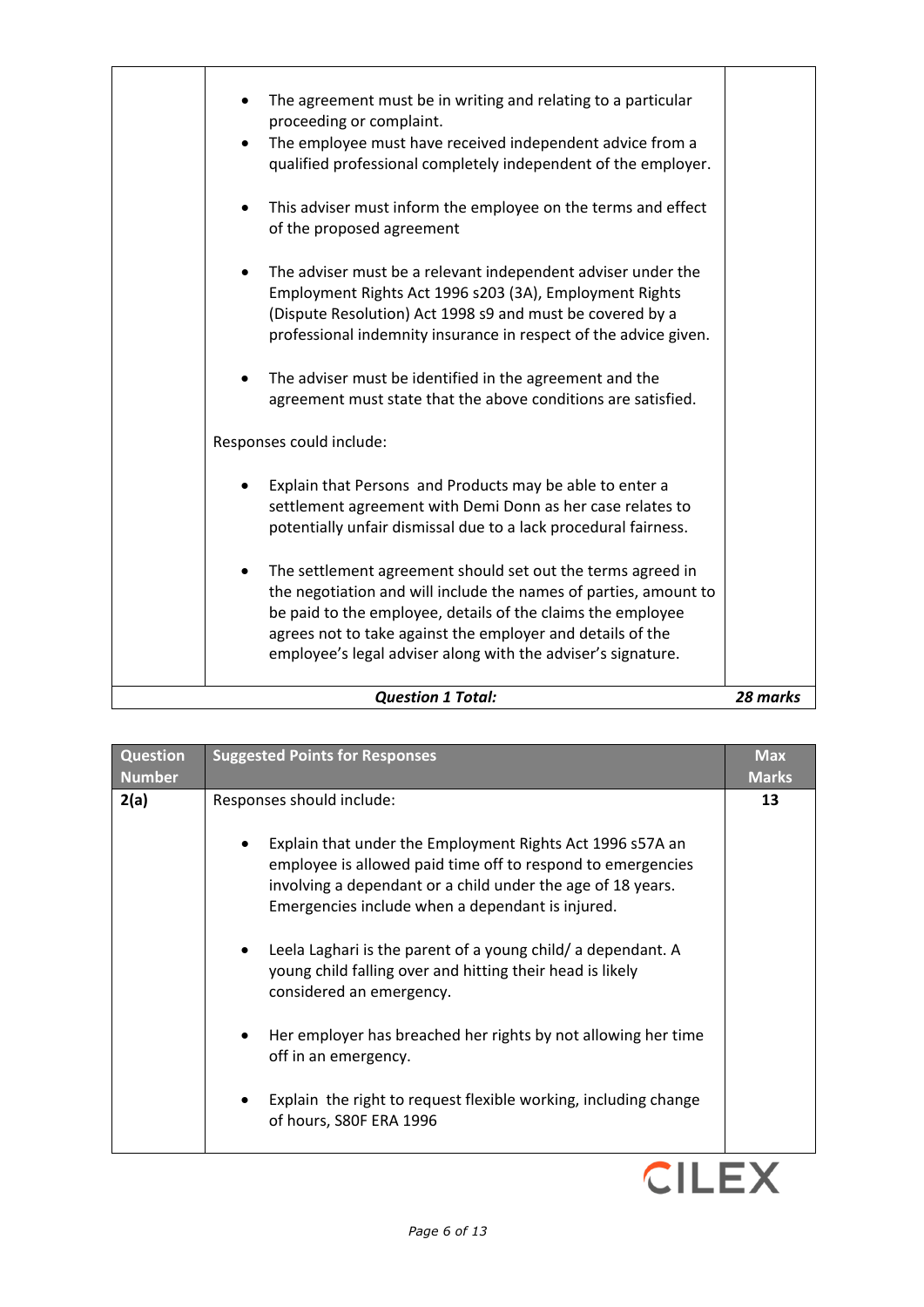| Leela Laghari is a qualifying employee as she has worked for a<br>minimum of three years, exceeding the length of service<br>requirement of 26 weeks.                                                                                                                                                                                                                                                                                                            |  |
|------------------------------------------------------------------------------------------------------------------------------------------------------------------------------------------------------------------------------------------------------------------------------------------------------------------------------------------------------------------------------------------------------------------------------------------------------------------|--|
| One request may be made every 12 months, Leela Laghari has<br>$\bullet$<br>never made a request for change in the prior three years.                                                                                                                                                                                                                                                                                                                             |  |
| Identify that the request made by Leela Laghari does not meet<br>$\bullet$<br>the statutory requirements under S80F ERA 1996 as it does not<br>specify that it is an application for flexible working, the change<br>applied for and date on which it should become effective, what<br>effect, if any the employee thinks the change would have on the<br>employer and how they think such effect might be dealt with. It<br>is however in writing, as required. |  |
| Explain that the reason given by Tommy Taylor for refusing the<br>$\bullet$<br>leave is not recognised under s80G ERA 1996 and he has not<br>dealt with the application in a reasonable manner and suggests<br>a breach of the ERA 1996. However, as Leela Laghari's<br>application does not meet statutory requirements, this may not<br>be a successful claim. Credit any reasoned argument.                                                                   |  |
| Identify that Leela Laghari has the right to attend antenatal<br>appointments                                                                                                                                                                                                                                                                                                                                                                                    |  |
| All employees have the right to time off for antenatal care, s55<br><b>ERA 1996</b>                                                                                                                                                                                                                                                                                                                                                                              |  |
| Explain that the time of is paid s56 ERA 1996.                                                                                                                                                                                                                                                                                                                                                                                                                   |  |
| Appointments with a midwife are recognised.                                                                                                                                                                                                                                                                                                                                                                                                                      |  |
| However, Leela Laghari must provide a certificate of pregnancy<br>and appointment card, if requested by Queens Clothing.                                                                                                                                                                                                                                                                                                                                         |  |
| The time off must not be unreasonably refused and must be<br>paid. By not paying for leave, Queens Clothing has breached s57<br>ERA 1996.                                                                                                                                                                                                                                                                                                                        |  |
| Identify that Queens Clothing may also be committing sex<br>discrimination EA 2010 by not paying for ante natal leave.                                                                                                                                                                                                                                                                                                                                           |  |
| Responses could include:                                                                                                                                                                                                                                                                                                                                                                                                                                         |  |
| Formal flexible working request can be submitted                                                                                                                                                                                                                                                                                                                                                                                                                 |  |
| Good practice to allow employee to appeal decision on flexible<br>working request.                                                                                                                                                                                                                                                                                                                                                                               |  |

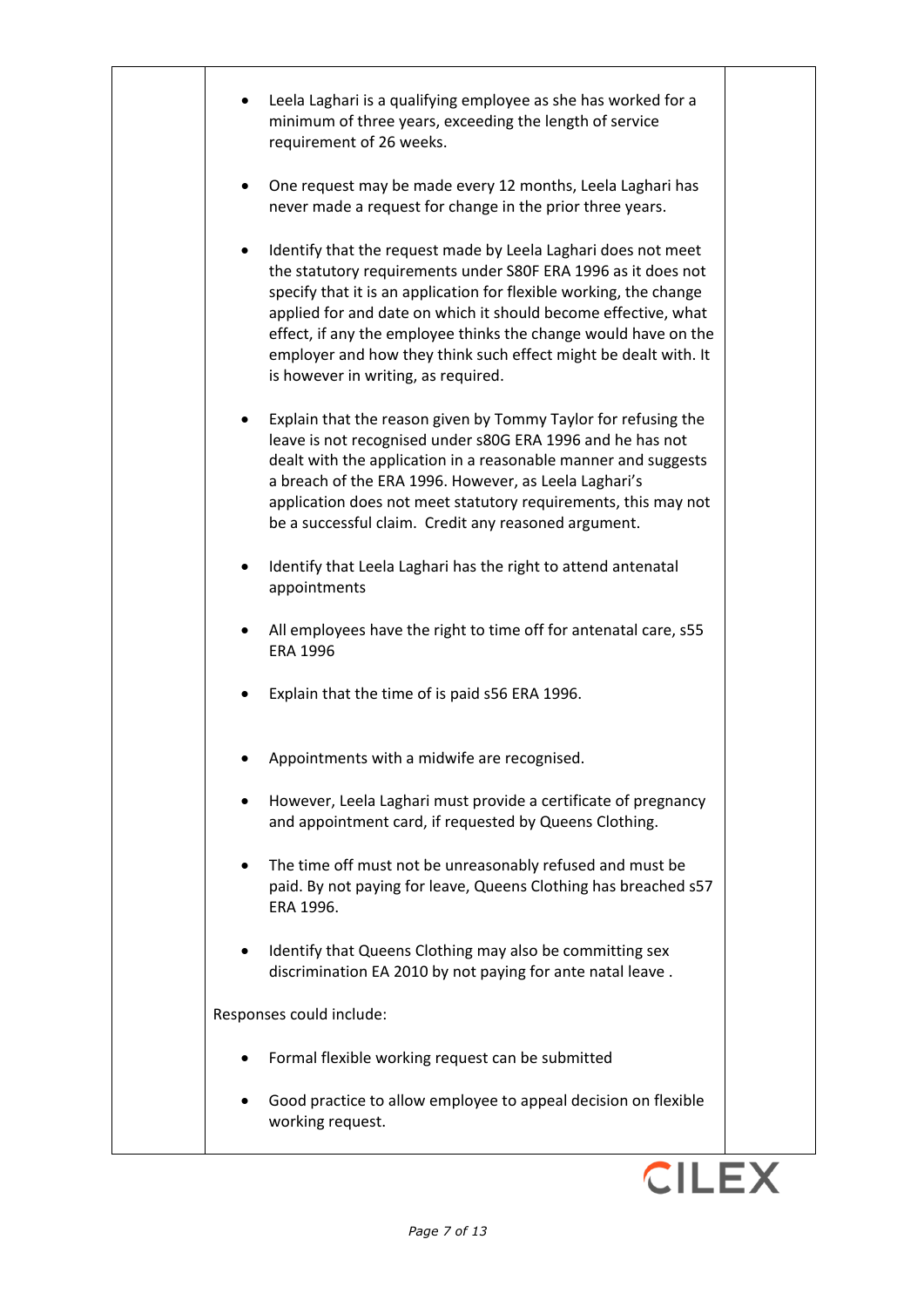| refusal of flexible working request; additional costs, detrimental<br>effect on business quality or performance and insufficient work<br>during periods employee proposes to work and planned<br>structural change.                                                                                                                                                              |          |
|----------------------------------------------------------------------------------------------------------------------------------------------------------------------------------------------------------------------------------------------------------------------------------------------------------------------------------------------------------------------------------|----------|
| Any relevant case law                                                                                                                                                                                                                                                                                                                                                            |          |
| 2(b)<br>Responses should include:                                                                                                                                                                                                                                                                                                                                                | 9        |
| Explain that Leela Laghari's request for time off in an emergency<br>appears to have been unreasonably refused by her employer.<br>She can bring a claim for compensation in the employment<br>tribunal within 3 months under s57B ERA 1996.<br>Explain that if a request for flexible working is unreasonably                                                                   |          |
| refused, the employee can pursue a claim in the ET, s80H ERA<br>1996. The tribunal can issue a declaration, recommendation or<br>re-consideration of the decision, and/or award compensation<br>up to eight weeks gross pay. However, as Leela Laghari's<br>application did not meet statutory requirements, this claim may<br>not be successful. Credit any reasoned arguments. |          |
| Identify that Leela Laghari has a right to time off for antenatal<br>care. There is no qualifying service requirement, s55 ERA 1996<br>and the time of is paid s56 ERA 1996. Her employer has<br>unreasonably refused to pay for time off.                                                                                                                                       |          |
| She can complain to the ET under s57 ERA 1996. The ET can<br>make a declaration under s57(3) ERA 1996 and order employer<br>to pay the employee if leave unreasonably refused.                                                                                                                                                                                                   |          |
| Identify that Leela Laghari may also have a claim for sex<br>discrimination under s6 EA 2010. The ET may make an order of<br>declaration of rights s124 (2) (a) EA 2010, a recommendation<br>s124 (2) (c), compensation with no upper limit s124 (2).                                                                                                                            |          |
| Responses could include:                                                                                                                                                                                                                                                                                                                                                         |          |
| ET claim must be brought within three months                                                                                                                                                                                                                                                                                                                                     |          |
| <b>Question 2 Total:</b>                                                                                                                                                                                                                                                                                                                                                         | 22 marks |

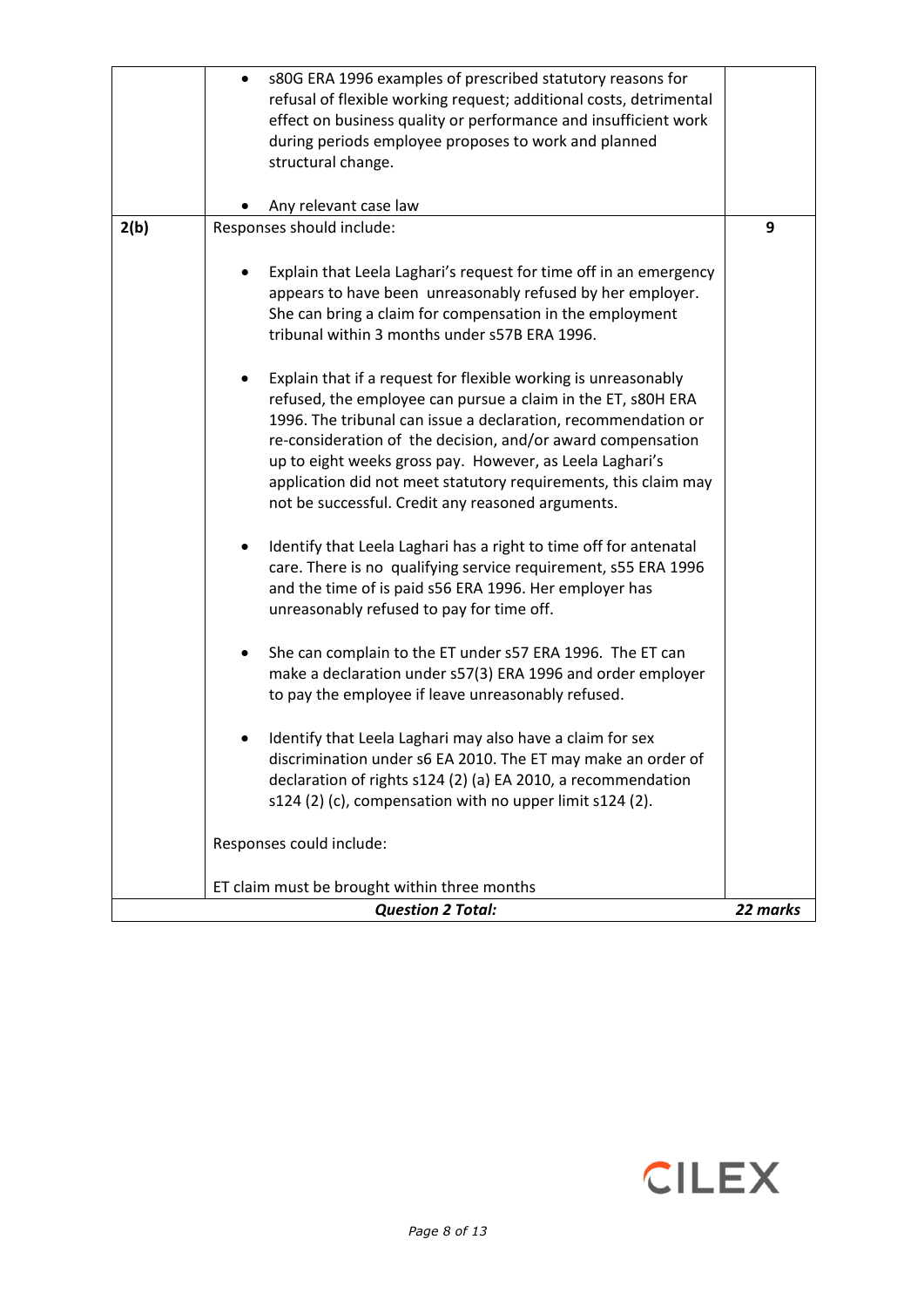| <b>Question</b><br><b>Number</b> | <b>Suggested Points for Responses</b>                                                                                                                                                                                                                                                                                                                   | <b>Max</b><br><b>Marks</b> |
|----------------------------------|---------------------------------------------------------------------------------------------------------------------------------------------------------------------------------------------------------------------------------------------------------------------------------------------------------------------------------------------------------|----------------------------|
| 3(a)(i)                          | Responses should include:                                                                                                                                                                                                                                                                                                                               | 12                         |
|                                  | Identify that Zoe Zayn has been discriminated against under the<br>Equality Act 2010.                                                                                                                                                                                                                                                                   |                            |
|                                  | Explain the s4 EA 2010 definition of direct discrimination as<br>occurring when a person is treated less favourably on the basis<br>of a protected characteristic.                                                                                                                                                                                      |                            |
|                                  | Explain that Zoe Zayn has been denied an opportunity for<br>$\bullet$<br>promotion due to Michael Madden not putting her forward to<br>interview on the basis that the female members of the team<br>'would struggle to cope with the position', and his wanting to<br>still see Zoe Zayn's 'pretty face'                                               |                            |
|                                  | Zoe Zayn has therefore been directly discriminated against on<br>the basis of the protected characteristic of sex s6, as she was<br>treated less favourably than her male colleague.                                                                                                                                                                    |                            |
|                                  | Explain the s26 EA 2010 definition of harassment as unwanted<br>$\bullet$<br>conduct in relation to a protected characteristic or unwanted<br>conduct of a sexual nature which has the purpose or effect of<br>violating another's dignity or creating an intimidating hostile<br>degrading humiliating or offensive environment for another<br>person. |                            |
|                                  | The comments made to Zoe Zayn by Michael Madden are of a<br>٠<br>personal nature and arguably sexual nature.                                                                                                                                                                                                                                            |                            |
|                                  | The comments have made her 'skin crawl' and she avoids being<br>alone with him.                                                                                                                                                                                                                                                                         |                            |
|                                  | This suggest that the definition of harassment has been met and<br>the working environment has become hostile for Zoe Zayn on<br>the basis of the comments made by Michael Madden.                                                                                                                                                                      |                            |
|                                  | Although a single act may be harassment, repeated acts<br>$\bullet$<br>reinforce a finding of harassment. Zoe Zayn has been subject to<br>repeated comments for a two year period since she made the<br>first complaint.                                                                                                                                |                            |
|                                  | Identify that Zoe Zayn's right to have her grievance investigated<br>has been denied.                                                                                                                                                                                                                                                                   |                            |
|                                  | Responses could include:                                                                                                                                                                                                                                                                                                                                |                            |
|                                  | Equality Act 2010 as long as the recipient's reaction is deemed a<br>'reasonable' response to the comments, then it will fall under                                                                                                                                                                                                                     |                            |

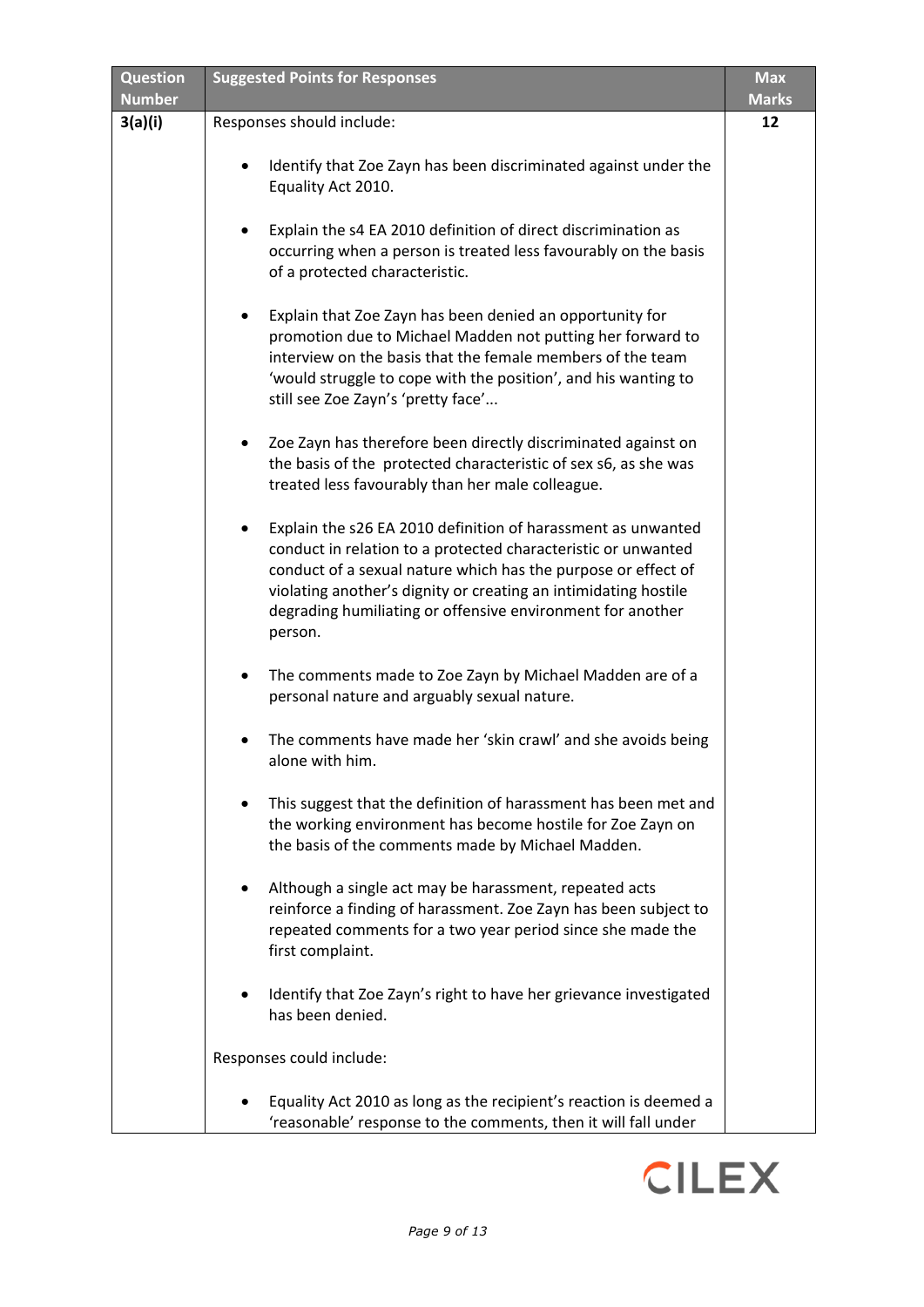|          | the definition of harassment. Zoe Zayn's reaction appears<br>reasonable.                                                                                                                                                                                                                   |   |
|----------|--------------------------------------------------------------------------------------------------------------------------------------------------------------------------------------------------------------------------------------------------------------------------------------------|---|
|          | Minto v Wernick Event Hire Ltd (2011) comments take on a<br>more harassing dynamic where the relationship is one where<br>the employee feels they have to accept the comments or risk<br>losing their job.<br>Any relevant case law                                                        |   |
| 3(a)(ii) | Responses should include:                                                                                                                                                                                                                                                                  | 8 |
|          | The ET may make an order of declaration of rights s124 (2) (a)<br>EA 2010, a recommendation s124 (2) (c), compensation with no<br>upper limit s124 (2) (financial loss, loss of earnings and injury to<br>feelings.<br>Explain that Zoe Zayn may seek recovery for injury to feelings<br>٠ |   |
|          | and loss of promotion opportunity                                                                                                                                                                                                                                                          |   |
|          | Explain the new Vento bands from April 2020<br>Vento v Chief Constable of West Yorkshire Police (No2) (2003)<br>$\bullet$<br>lower band £900 to £9,000, middle band, £9,000 to £27,000,<br>upper band, £27,000 to £45,000, exceptional cases exceeding<br>£45,000.                         |   |
|          | Zoe Zayn is likely to be able to seek damages in the middle band<br>due to the repeated nature of the discrimination, as well as the<br>potential loss of 'professional standing' in the promotion.                                                                                        |   |
|          | Identify that Zoe Zayn may make a claim against Michael<br>Madden s110 EA 2010 and she may also claim against Vesses<br>Ltd under vicarious liability                                                                                                                                      |   |
|          | The discrimination occurred within the working environment<br>and Vesses Ltd appear to have failed to take reasonable steps to<br>protect against discrimination as the HR officer did not follow up<br>on Zoe Zayn complaint                                                              |   |
|          | Therefore the s109 (4) EA 2010 defence would not likely apply<br>to Vesses Ltd.                                                                                                                                                                                                            |   |
|          | Identify the relevance of Vesses Ltd's failure to follow ACAS<br>Code on grievance. The ACAS Code is not legally binding,<br>however, failure to follow the code can result in 25% uplift of<br>any award.                                                                                 |   |
|          | Responses could include:                                                                                                                                                                                                                                                                   |   |
|          | Michael Madden will be liable unless he can establish he did not<br>commit the act of discrimination complained of, s136 EA 2010                                                                                                                                                           |   |

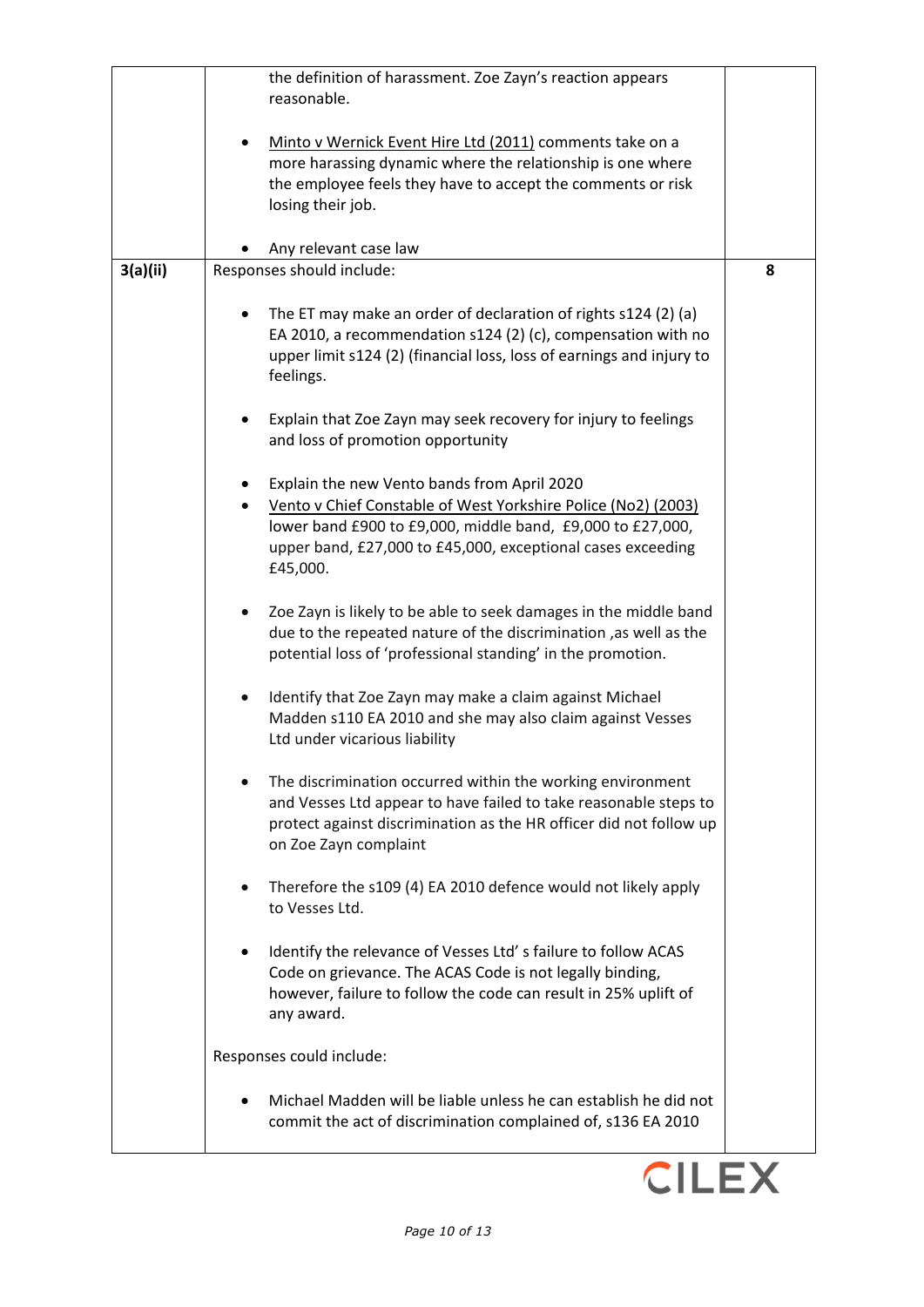|      | Any relevant case law<br>$\bullet$                                                                                                                                                   |          |
|------|--------------------------------------------------------------------------------------------------------------------------------------------------------------------------------------|----------|
| 3(b) | Responses should include:                                                                                                                                                            | 6        |
|      | S13 (5) EReA 1999 Vesses Ltd should have a grievance policy and<br>procedure. If there is no such policy, ACAS Code of Conduct<br>should be followed at a minimum.                   |          |
|      | After Zoe Zayn raised a complaint with HR officer, there should<br>$\bullet$<br>have been a grievance meeting held with her and a manager<br>who is not the subject of the complaint |          |
|      | Zoe Zayn should have been allowed to be accompanied at<br>meeting                                                                                                                    |          |
|      | A decision should have been made and communicated to Zoe<br>Zayn in writing without unreasonable delay                                                                               |          |
|      | She should have been informed of the right to appeal any<br>decision                                                                                                                 |          |
|      | Cross credit a ii, aii and b in relation to ACAS procedure                                                                                                                           |          |
|      | Responses could include:                                                                                                                                                             |          |
|      | As the compliant is of a discriminatory and arguably sexual<br>nature, an informal grievance would likely not be sufficient.                                                         |          |
|      | Zoe Zayn could have been accompanied by a fellow worker, a<br>$\bullet$<br>trade union representative, an official employed by a trade<br>union or her choice of companion.          |          |
|      | <b>Question 3 Total:</b>                                                                                                                                                             | 26 marks |

| <b>Question</b> | <b>Suggested Points for Responses</b>                                                                                                                                                                                                                                                                                                                                                                                                                                                                                                                                                | <b>Max</b>   |
|-----------------|--------------------------------------------------------------------------------------------------------------------------------------------------------------------------------------------------------------------------------------------------------------------------------------------------------------------------------------------------------------------------------------------------------------------------------------------------------------------------------------------------------------------------------------------------------------------------------------|--------------|
| <b>Number</b>   |                                                                                                                                                                                                                                                                                                                                                                                                                                                                                                                                                                                      | <b>Marks</b> |
| 4(a)(i)         | Responses should include:<br>Identify that Industry Ignited has right to appeal the ET decision<br>within the Employment Appeal Tribunal (EAT), Court of Appeal<br>and Supreme Court<br>Explain that appeals may only be on a question of law, not the<br>tribunal's decision on facts<br>The time limit for appeal is 42 days<br>Industry Ignited must complete a Notice of Appeal Form and send<br>$\bullet$<br>to the tribunal within this time limit<br>Explain that Industry Ignited may also seek a review of an<br>employment tribunal decision but must do so within 14 days | 6            |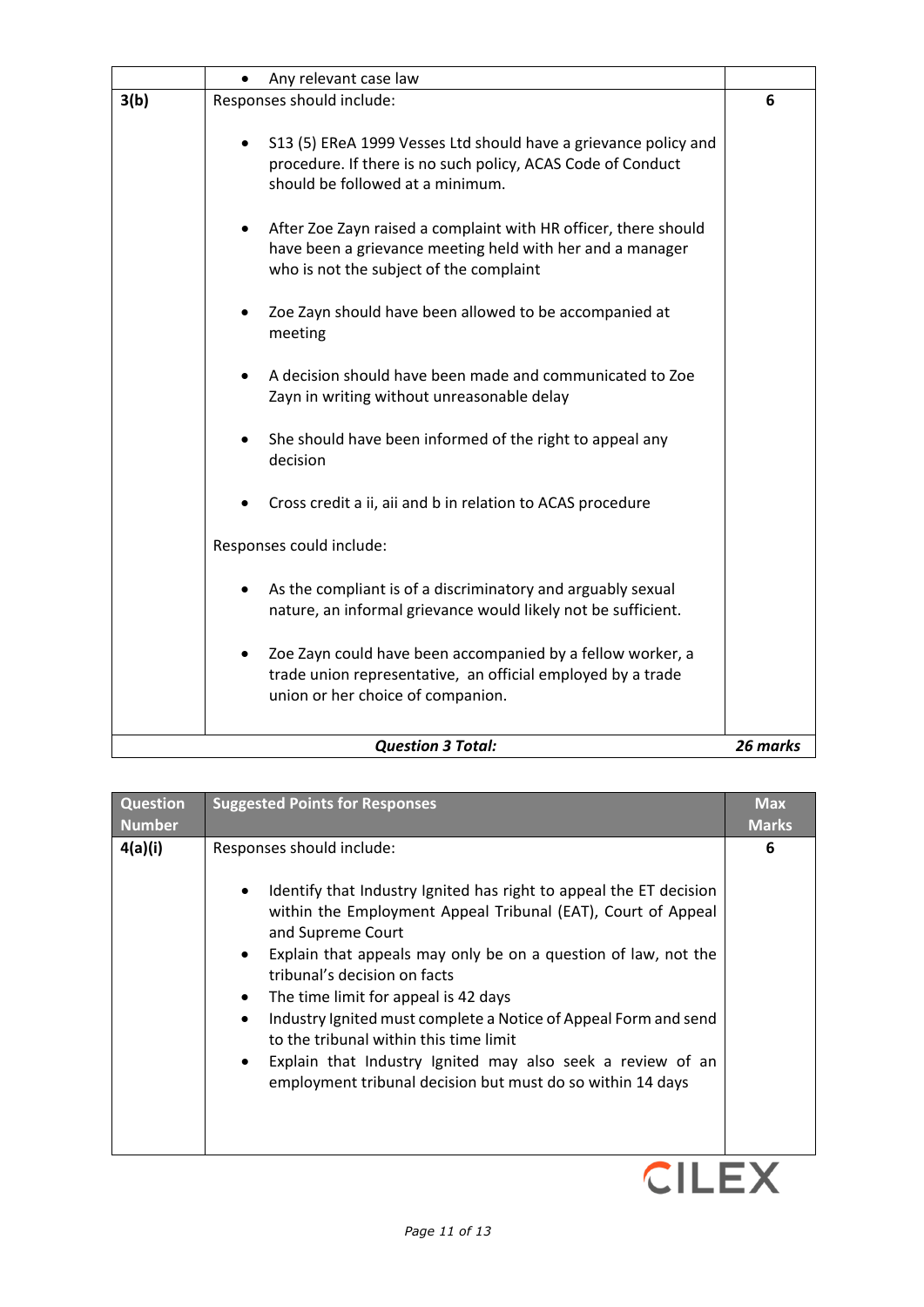|          | Responses could include:                                                                                                                                                                                                                                                              |   |
|----------|---------------------------------------------------------------------------------------------------------------------------------------------------------------------------------------------------------------------------------------------------------------------------------------|---|
|          | If Industry Ignited Ltd wish to seek a review of the ET decision it<br>will need to be prompt as one week has already elapsed since<br>they found out the ET decision                                                                                                                 |   |
| 4(a)(ii) | Responses should include:                                                                                                                                                                                                                                                             | 9 |
|          | Explain that implied contractual terms can protect Industry<br>Ignited Ltd in the absence of express contractual terms.                                                                                                                                                               |   |
|          | Identify that Uri Opus appears to have breached the implied<br>٠<br>duty of confidentiality which states that the employee cannot<br>disclose, either during or after the employment, confidential<br>information.                                                                    |   |
|          | Uri Opus has used, in his new role with a competitor, sensitive<br>٠<br>information he was privy to in his employment with Industry<br>Ignited Ltd. This is likely to meet the definition of 'confidential'<br>information and support a finding of a breach of this implied<br>term. |   |
|          | Identify that Uri Opus was a long standing, senior employee,<br>reinforcing a finding that he held confidential information and<br>breached this implied term.                                                                                                                        |   |
|          | Identify that Uri Opus may have also breached the implied duty<br>٠<br>of employee loyalty and fidelity that includes a duty not to<br>disclose confidential information.                                                                                                             |   |
|          | However, this implied term applies during employment but not<br>after, unless Industry Ignited can prove that the information<br>disseminated was a 'trade secret', Faccenda Chicken v Fowler<br>(1986). As the information is 'sensitive' this may be argued.                        |   |
|          | Credit any reasoned conclusion.                                                                                                                                                                                                                                                       |   |
|          | Responses could include:<br>It is in the interest of Industry Ignited to define what it considers<br>٠<br>'confidential information' in the contract of employment,<br>Bartholomews Agri Food Ltd v Thornton (2016)                                                                   |   |
|          | Any relevant case law                                                                                                                                                                                                                                                                 |   |
| 4(b)     | Responses should include:                                                                                                                                                                                                                                                             | 9 |
|          | The clause should be drafted narrowly in terms of duration and<br>geographical extent                                                                                                                                                                                                 |   |
|          | The definition of a 'competitor' should be clear                                                                                                                                                                                                                                      |   |